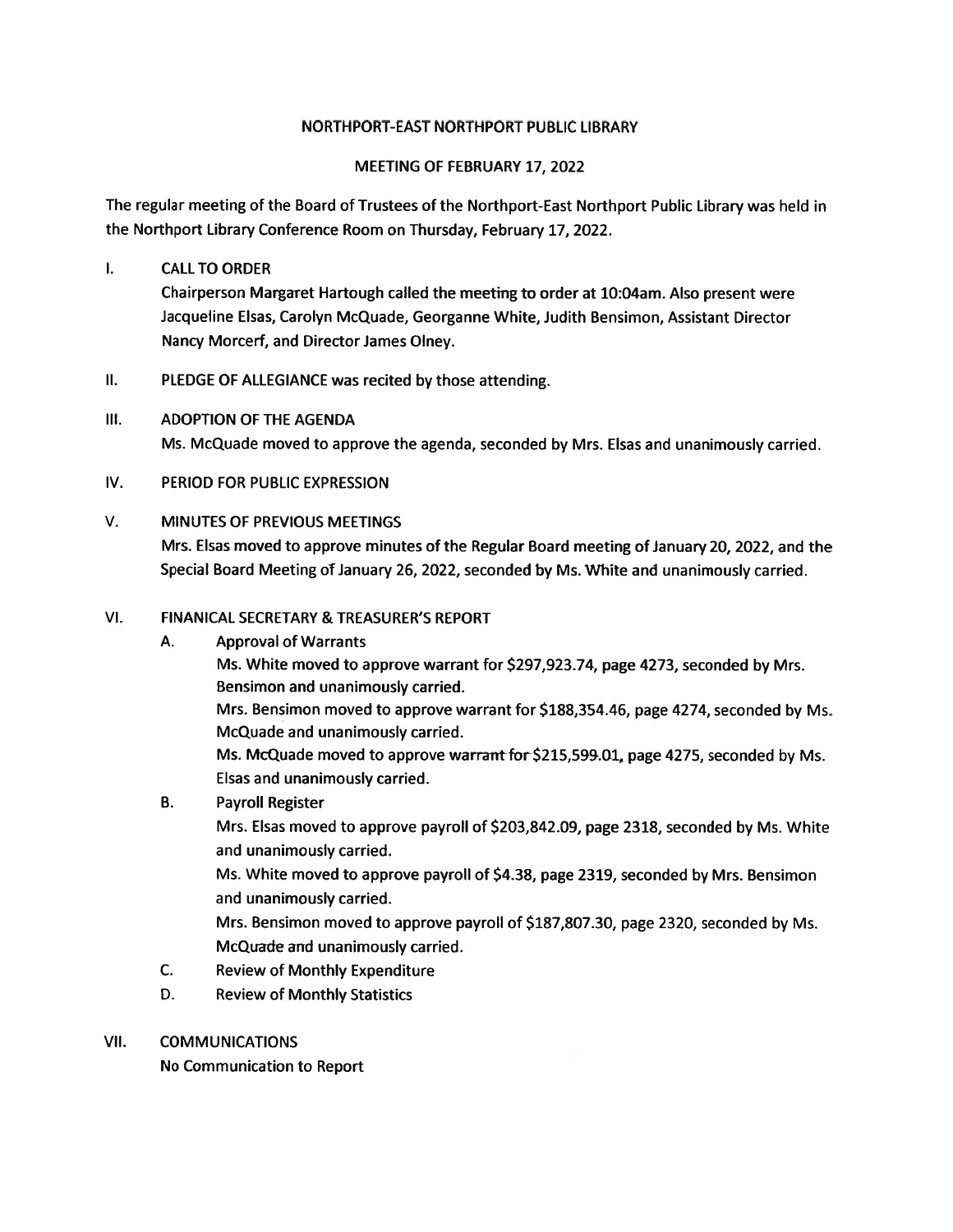#### DIRECTORS REPORT

#### **Administration**

Procedures relating to the Clerk of the Vote are being reviewed and updated as necessary. Trustee petitions are now available to prospective candidates and absentee ballot applications may be requested at this time as well.

Piping to connect the new split-system HVAC units has been installed in preparation of early spring installations. The units being replaced serve the Northport children's area and the staff area shared by Network Services, Local History, and Materials Management staff.

#### **Adult and Teen Services**

The American Legion flag drop box, providing a respectful disposal and retirement for worn out flags, will be returning to Northport in March and East Northport in April as it begins to travel once again through the public libraries in the Town of Huntington.

Valentine's Day Ragged Heart Wreaths to be donated to senior living residents were crafted by 15 teen volunteers using strips of fabric. The residents of Atria in East Northport were very <sup>p</sup>leased recipients of these hand-made wreaths. The residents even posed with their heart wreaths on National Wear Red Day for <sup>a</sup> <sup>p</sup>icture which was posted online to thank our teen volunteers.

The Teen Advisory Board organized <sup>a</sup> program of25 teens to make dog treats for the Huntington Animal Shelter. The shelter responded by posting online <sup>a</sup> thank you and <sup>a</sup> <sup>p</sup>icture of one of their residents enjoying the treats.

SeniorNet: Introduction to Google Cloud demonstrated to 43 patrons how to create <sup>a</sup> free Google Drive account, use their automatic backup feature, and share files.

The Suffolk Cooperative Library System reported that Overdrive downloads increased by 6% during 2021 and <sup>11</sup> new titles have been added to the digital magazine collection, Flipster, for 2022.

#### Buildings and Grounds

The elevators in both buildings passed their annual safety inspection. <sup>A</sup> few upgrades were recommended so we are requesting estimates to perform these modifications.

The plumbing in both buildings passed the required annual backflow test.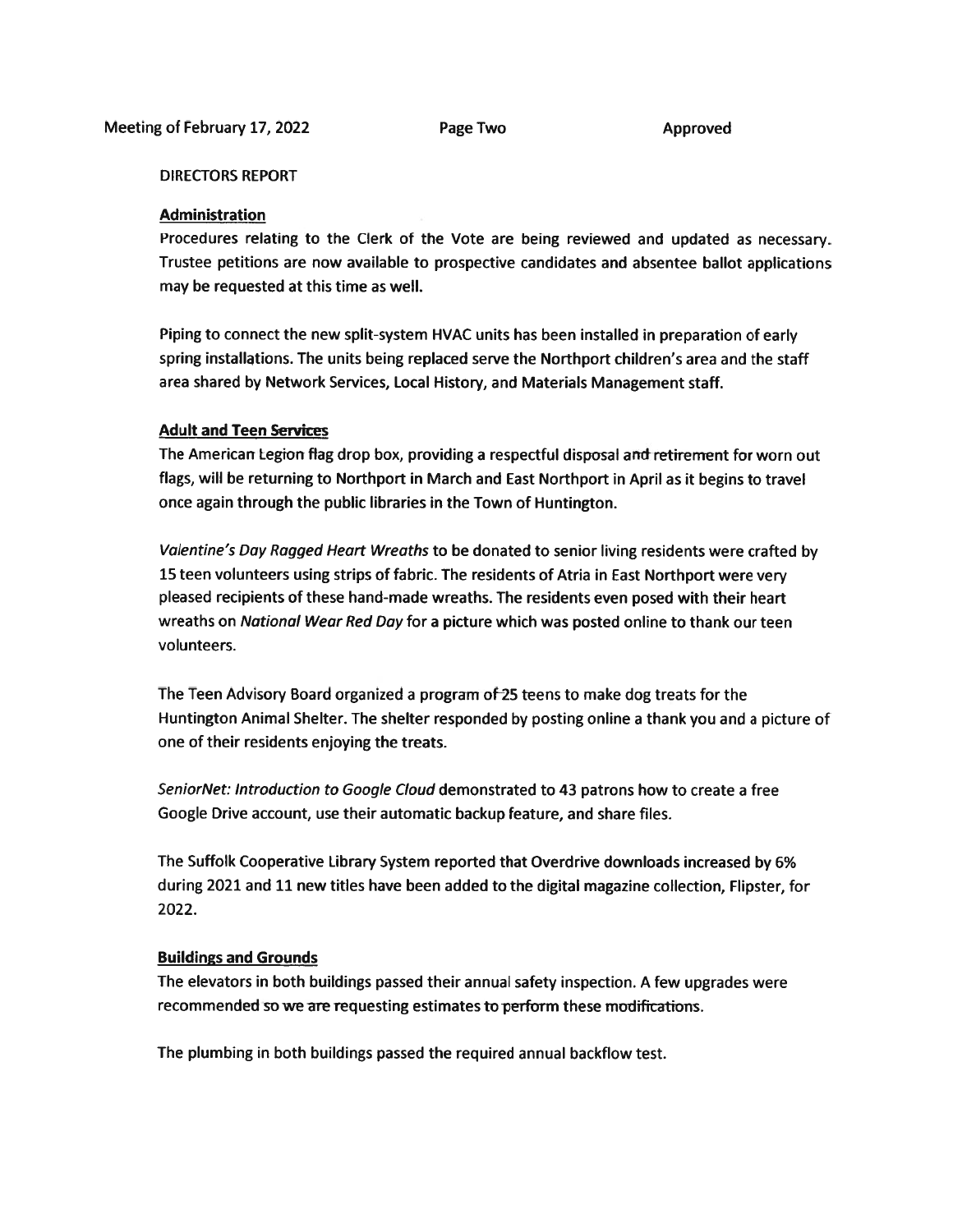Malfunctioning fire door alarm releases on the lower level of the East Northport building were caused by <sup>a</sup> wiring issue which has been repaired.

#### Children and Family Services

Fee Fi Fo Fun! is the Museum Cove's new activity center installation. This was created using the manipulatives that were purchased for the 2020 Summer Reading Club which had to be cancelled. The Museum Cove consists of fairy tale themed items: princess tent, castle blocks, castle dollhouse, fairytale character puppets and dress-up costumes, floor puzzles, castle carpet, dragon and mermaid tails, and storytelling games. Even the structural column in the museum cove was incorporated into the design using printed clings to create Rapunzel's tower.

Preschool Storytime is back in person for the first time since we altered program offerings for COVID-19. Parents continue to express their appreciation for in-library programs. For many of the child participants this is their first opportunity to interact with children outside their family.

Short Stories for Long Winter Nights were featured in a book display resulting in an increase in their circulation.

The talking books collection in the Northport children's room was moved to "cover out" display shelving boosting its circulation from 47 titles checked out in December to 70 checked out in January.

#### Community Services

We resumed in-person Defensive Driving Classes at the library. The first two class offerings have had full registrations. The patrons have been providing positive feedback regarding the new instructor we have been assigned from the Empire Safety Council.

Five Basic Principles for Getting (and Staying!) Organized provided 43 patrons with simple organizing concepts and solutions to common clutter challenges. Participants were empowere<sup>d</sup> to start implementing organizing principles right away.

Dr. Shaden Ghattas, PT, shared with <sup>43</sup> patrons at the Natural Headache and Migraine Relief progam how <sup>p</sup>hysical therapy could help relieve or reduce headache and migraine pain.

#### Customer Service and Materials Management

Cross training among the former Technical Services and Circulation Services Department staff continues. The new department with combined personne<sup>l</sup> has helped the staff see the fruits of their labor from both sides, processing of new items and patron's use of the collection. It also makes it possible for basic materials processing to be handled in the circulation office when patron activity is low.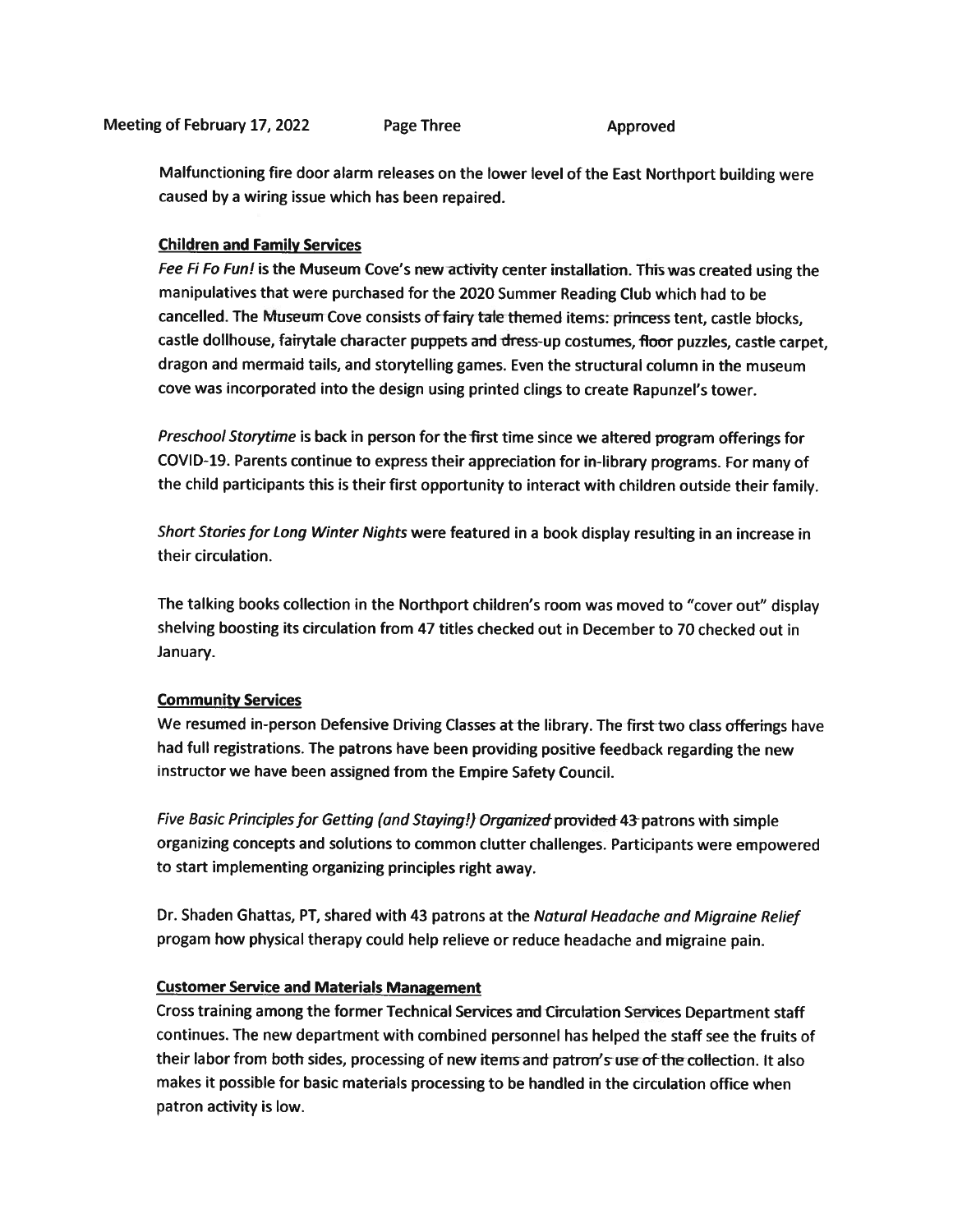#### Network and Systems

The web browser software used on the dedicated catalog computers in the library was updated to address <sup>a</sup> security certificate warning that appeare<sup>d</sup> when patrons viewed their library record.

The public fax machines were replaced in both buildings with similar models as the previous machines so that patrons would be familiar with their operation.

#### IX. PERSONNEL REPORT

Ms. McQuade moved to approve "B. New Employees" in the personne<sup>l</sup> report, seconded by Mrs. Elsas and unanimously carried.

Mrs. Elsas moved to approve "C. Resignations" in the personnel report, seconded by Ms. White and unanimously carried.

Ms. White moved to approve "D. Retirements" in the personnel report, seconded by Mrs. Bensimon and unanimously carried.

Mrs. Bensimon moved to approve "B. New Employees" in the personnel report addendum, seconded by Ms. McQuade and unanimously carried.

Ms. McQuade moved to approve "E .Other" in the personne<sup>l</sup> repor<sup>t</sup> addendum, seconded by Mrs. Elsas and unanimously carried.

#### X. OTHER BUSINESS

Mr. Olney spoke of staff finding numerous empty cases of <sup>p</sup>latform games on the shelf and <sup>a</sup> strategy to remedy this problem in the future.

#### Xl. DATES OF FUTURE MEETINGS

Tuesday, March 22, 2022 5:30pm Regular Meeting Tuesday, April 5, <sup>2022</sup> 9:OOam-9:OOpm Library Vote & Election of

Tuesday, March 22, <sup>2022</sup> 7:30pm Public Information Meeting Trustees

#### XII. ADJOURNMENT

Ms. McQuade moved to adjourn meeting at 11:48 am, seconded by Mrs. Elsas and unanimously carried.

Respectfully Submitted

Sudith Bonsimm

Judith Bensimon **Secretary**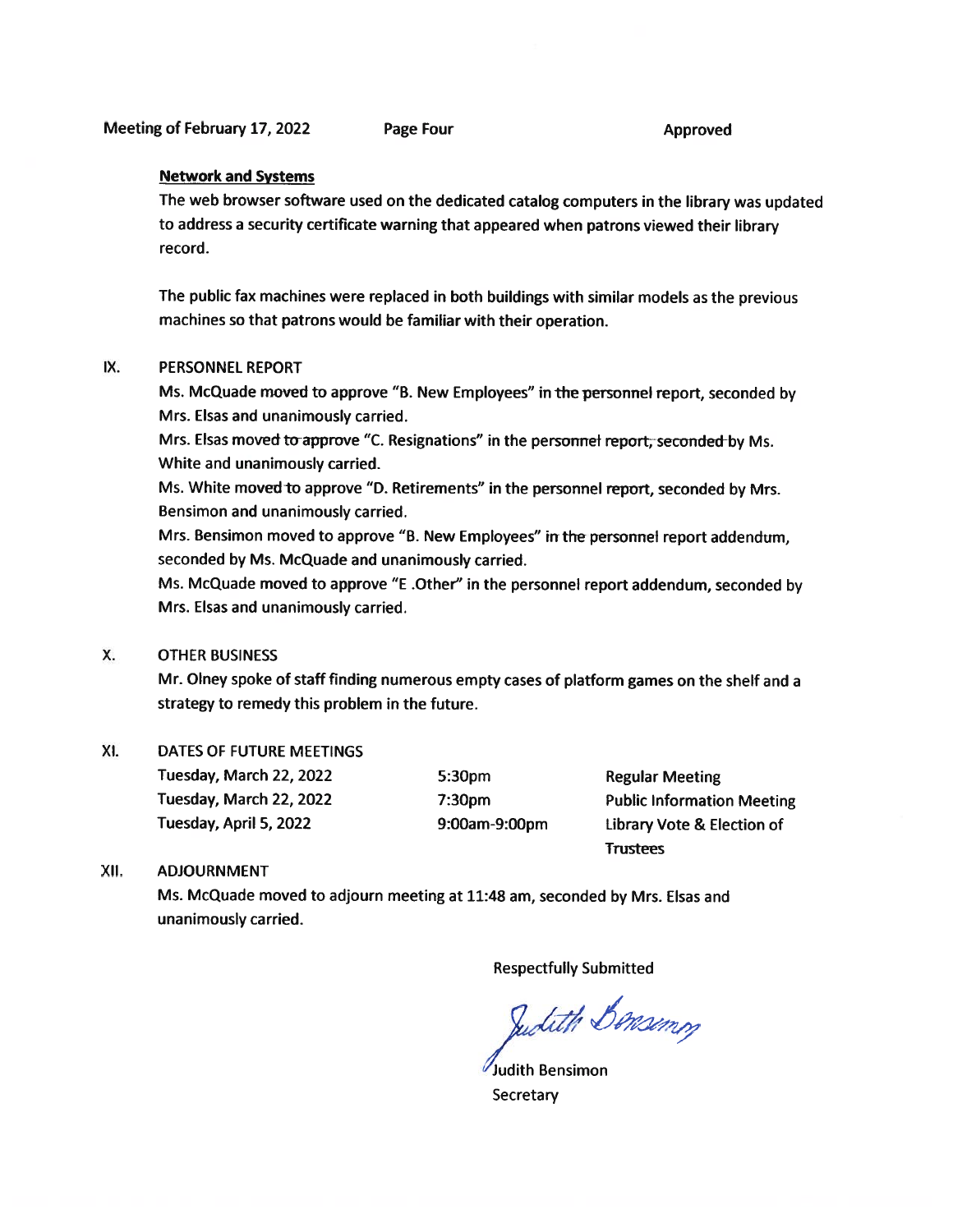

# Northport-East Northport Public Library

151 Laurel Avenue • Northport, NY 11768 • 631-261-6930 185 Larkfield Road • East Northport, NY 11731 • 631-261-2313 www.nenpl.org

Dear Board Member:

The regular meeting of the Board of Trustees of the Northport-East Northport Public Library will be held on Thursday, February 17, 2022, at 10:00 AM in the Board Conference Room.

### AGENDA

- I. Call to Order
- U. Pledge of Allegiance
- III. Adoption of Agenda (Motion required)
- IV. Period for Public Expression
- V. Minutes of previous meeting(s) (Motion required)
- VI. Financial Secretary & Treasurer's Report
	- A. Approval of warrants (Motion required)
	- B. Acceptance of payroll registers (Motion required)
	- C. Review of monthly expenditures
	- D. Review of statistical summary
- VU. Communications
- Vifi. Director's Report
- IX. Personnel Report (Motion required)
- X. Other Business
- XI. Date of next library board meetings: Tuesday, March 22, 2022, 5:30 PM — Regular Meeting Tuesday, March 22, 2022, 7:30 PM — Public Information Meeting Tuesday, April 5, 2022, 9:00 AM — 9:00 PM --Library Vote & Election of Trustees Thursday, April 21, 2022, 10:00 AM — Regular Meeting
- XII. Adjournment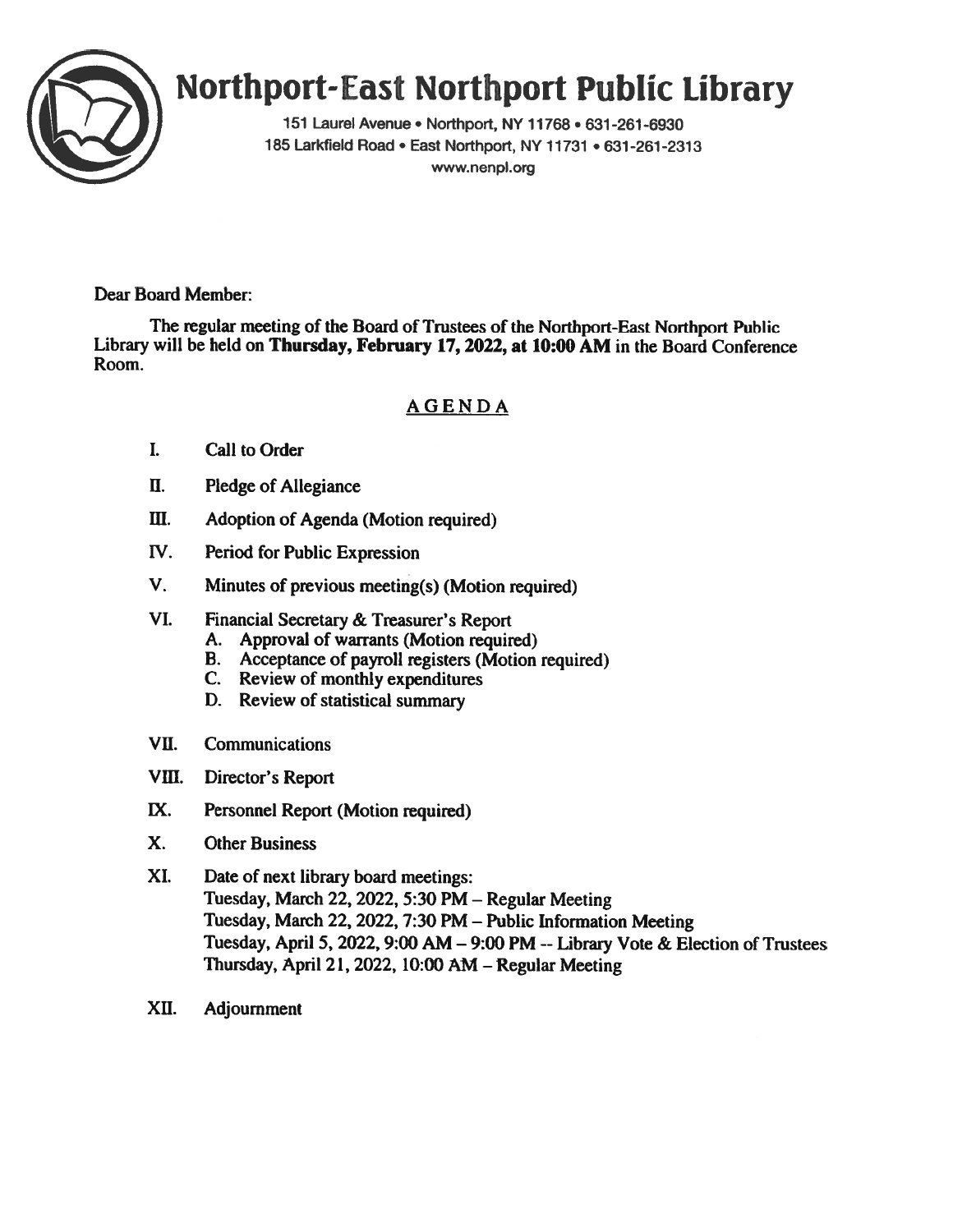### LIBRARY BOARD MEETING FEBRUARY 17,2022

 $\frac{1}{\sqrt{2}}$ 

## ACCOUNTS PAYABLE

| 4273<br>1/19/22         | \$297,923.74 | Two Hundred & Ninety Seven Thousand<br>Nine Hundred and Twenty Three Dollars<br>& Seventy Four Cents           |  |  |  |  |
|-------------------------|--------------|----------------------------------------------------------------------------------------------------------------|--|--|--|--|
| 4274<br>2/2/22          | \$188,354.46 | One Hundred & Eighty Eight Thousand<br><b>Three Hundred and Fifty Four Dollars</b><br><b>8 Forty Six Cents</b> |  |  |  |  |
| 4275<br>2/17/22         | \$215,599.01 | Two Hundred and Fifteen Thousand<br><b>Five Hundred and Ninety Nine Dollars</b><br>& One Cents                 |  |  |  |  |
| <b>PAYROLL REGISTER</b> |              |                                                                                                                |  |  |  |  |
| 2318<br>1/21/22         | \$203,842.09 | Two Hundred and Three Thousand<br><b>Eight Hundred and Forty Two Dollars</b><br>& Nine Cents                   |  |  |  |  |
| 2319<br>1/21/22         | \$4.38       | <b>Four Dollars</b><br>& Thirty Eight Cents                                                                    |  |  |  |  |
| 2320<br>2/4/22          | \$187,807.30 | One Hundred and Eighty Seven Thousand<br><b>Eight Hundred and Seven Dollars</b><br>& Thirty Cents              |  |  |  |  |

 $\tilde{\mathbf{v}}$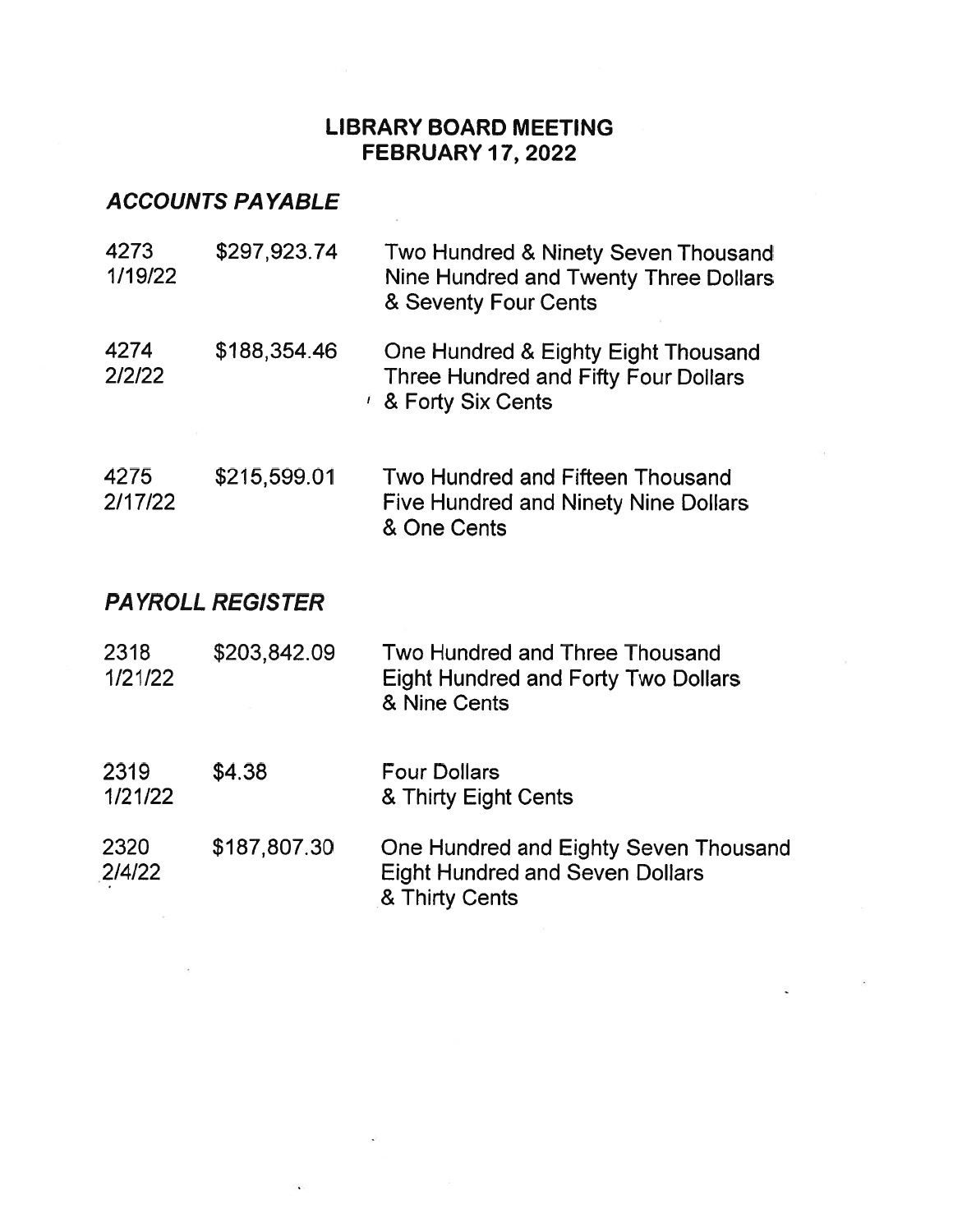### PERSONNEL REPORT

### Approval of the Following Personnel Matters February 17, 2022

| A. | <b>Salary Increase</b><br><b>Name</b>                                        | <b>Position &amp; Grade/Step</b>                                                                                                                            | <b>Department</b>                                                                                                      | <b>Effective Date</b>                                              |
|----|------------------------------------------------------------------------------|-------------------------------------------------------------------------------------------------------------------------------------------------------------|------------------------------------------------------------------------------------------------------------------------|--------------------------------------------------------------------|
| В. | <b>New Employees</b><br><b>Name</b><br><b>Elliot Macolino</b>                | <b>Position &amp; Grade/Step</b><br>PT Library Clerk/Step 1                                                                                                 | <b>Department</b><br>Customer Svc & Mtrls                                                                              | <b>Effective Date</b><br>2/22/22                                   |
| C. | <b>Resignations</b><br><b>Name</b>                                           | <b>Position &amp; Grade/Step</b>                                                                                                                            | <b>Department</b>                                                                                                      | <b>Effective Date</b>                                              |
|    | Tulio Carranza<br><b>Jose Recinos</b><br>Kathleen Kelly<br>Charles Sentowski | PT Custodial Worker I/Step 1<br>PT Custodial Worker I/Step 9<br>Café Worker/\$15.50 hr.<br>Guard/\$23.40 hr.<br>Catherine Lageraaen PT Library Clerk/Step 1 | Buildings & Grounds<br>Buildings & Grounds<br><b>Community Services</b><br>Security<br><b>Customer Svc &amp; Mtrls</b> | 01/22/2022<br>01/29/2022<br>02/02/2022<br>02/02/2022<br>02/22/2022 |
| D. | <b>Retirement</b><br><b>Name</b>                                             | <b>Position &amp; Grade/Step</b>                                                                                                                            | <b>Department</b>                                                                                                      | <b>Effective Date</b>                                              |
|    | Stephanie Epstein<br>Lisa Herskowitz                                         | Library Clerk/Step 16<br>Librarian III/Step 19                                                                                                              | Customer Syc & Mtrls<br>Children & Family Svcs 03/11/2022                                                              | 02/11/2022                                                         |
|    | <b>Б. Ал.</b>                                                                |                                                                                                                                                             |                                                                                                                        |                                                                    |

E. Other

Name **Position & Grade/Step** Department **Effective Date** 

Report approved by Board of Trustees

n<br>Minne uclit X